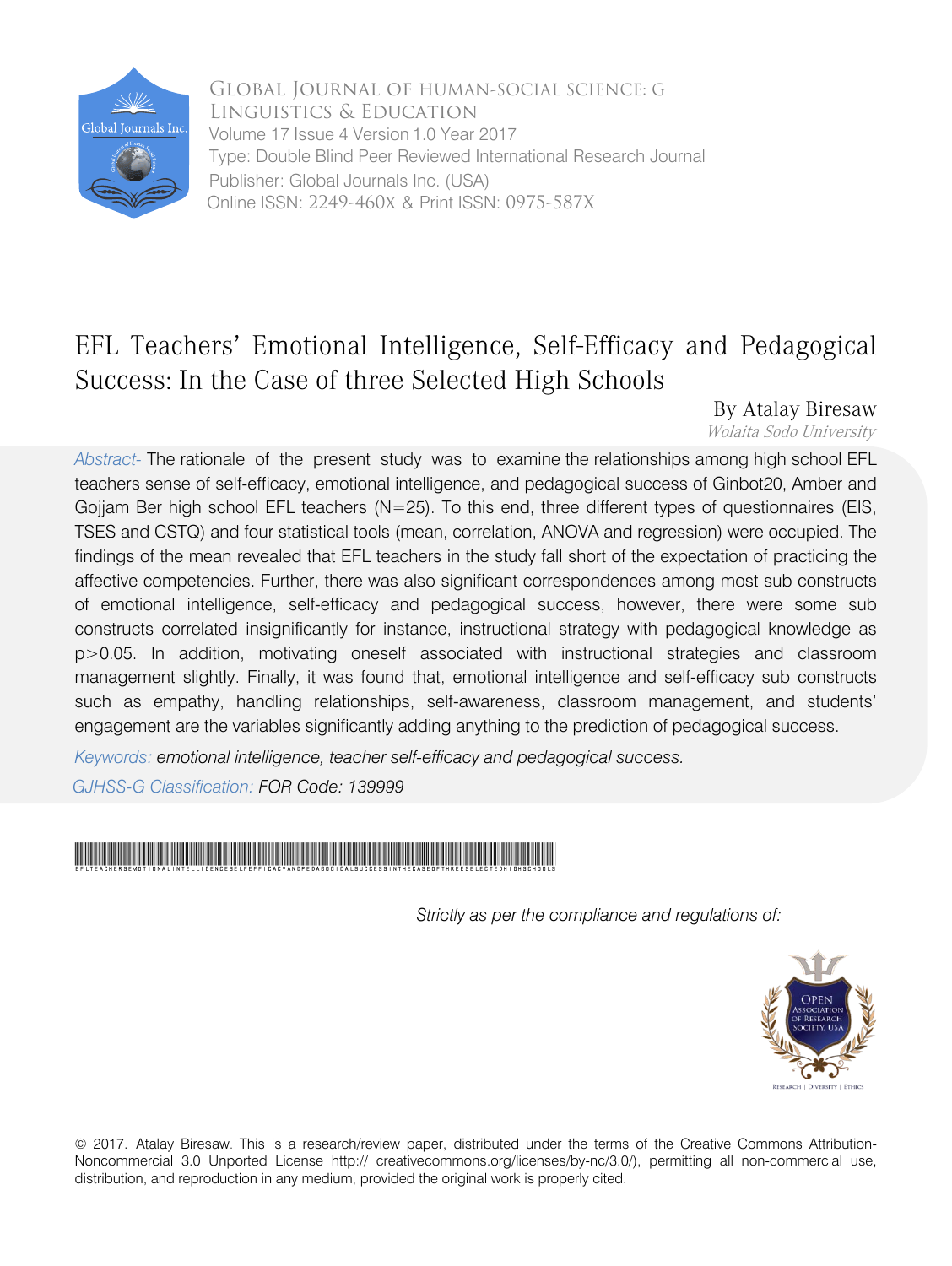# EFL Teachers' Emotional Intelligence, Self-Efficacy and Pedagogical Success: In the Case of three Selected High Schools

Atalay Biresaw

Abstract- The rationale of the present study was to success of Ginbot20, Amber and Gojjam Ber high school EFL examine the relationships among high school EFL teachers sense of self-efficacy, emotional intelligence, and pedagogical teachers (N=25). To this end, three different types of questionnaires (EIS, TSES and CSTQ) and four statistical tools (mean, correlation, ANOVA and regression) were occupied. The findings of the mean revealed that EFL teachers in the study fall short of the expectation of practicing the affective competencies. Further, there was also significant correspondences among most sub constructs of emotional intelligence, self-efficacy and pedagogical success, however, there were some sub constructs correlated insignificantly for instance, instructional strategy with pedagogical knowledge as p>0.05. In addition, motivating oneself associated with instructional strategies and classroom management slightly. relationships, self-awareness, classroom management, and Finally, it was found that, emotional intelligence and selfefficacy sub constructs such as empathy, handling students' engagement are the variables significantly adding anything to the prediction of pedagogical success. The ANOVA table depicts F=13.807 and its significant value is 0.000 showing high significant, which indicates that the combination of the Predictors significantly predict pedagogical success. In this study, it was recommended that the affective competences that is EI and TSE should be included in CPD activities.

 *and pedagogical success. Keywords: emotional intelligence, teacher self-efficacy* 

#### I. Introduction

oday, English as a foreign language (EFL) pedagogy has come through a number of theories and methods designed through time. In relation to this idea, Kumaravadivelu (2001) suggested, theories of teaching, which facilitates language teachers to hypothesize what they practice and practice what they hypothesize more attention has been paid to them. Thus, it can be argued that the EFL teaching variables have to be given due attention. The variables include psychological constructs among teachers. Stern (1983) and William and Burden (1997) stated that theories of TEFL could never be isolated from the field of psychology. From the executive variables of psychology, self-efficacy and emotional intelligence are the two main strands of research, which shape the framework of this study as a predictor of pedagogical success.

Teachers as practitioner of educational principles and theories are heavily involved in different teaching and learning processes, so understanding teachers' emotions, perceptions and beliefs is important. The result of research most frequently points to a combination of knowledge, skill, and genetic traits (such as overall intelligence) as the best indicator of individuals' competence (Jaeger, 2003). Wallace (1991:33-34) on his part pointed out that the key aspects of the academic processes are acquisition, reflection, application and evaluation. In similar way, Shulman (1987:8) stated categories of knowledge bases as follows: They are content knowledge, curriculum knowledge, pedagogical content knowledge, knowledge of learners and their characteristics, knowledge of educational context, and knowledge of educational ends, purposes and values. Both scholars' idea more likely emphasize on cognitive competencies. However, new research has generated evidence that these characteristics may be less important for effective performance than the teachers emotional intelligence (Abraham, 2000; Ashforth and Humphrey, 1995; Ashkanasy and Daus, 2002) cited in (Rastiger and Memarpour, 2009).

Knowing the perceptions and beliefs of teachers enables to evaluate the teachers' pedagogical success. Educational experts think that feelings are important for students overall progress and in their dayto-day activities. Intelligence quality (IQ) alone does not assess success; emotional intelligence and social intelligence also play a pivotal role in a person's achievement (Goleman, 1995). Nevertheless, the researcher believes that both IQ and EQ are fabric to bring success in EFL teaching. Bandura (1986) suggested that the ability to complete successfully pedagogically oriented task is related to a person's affective (emotional) make up in particular. Moreover, Abisamra (2000) suggested that emotionally intelligent people are more likely to succeed in activities they undertake oday, English as a foreign language (EFL) important for studential experis trim that leelings are<br>pedagogy has come through a number of theories to-day activities. Intelligence quality (IQ) alone does not<br>and methods desig

> In fact, the English language in Ethiopia assumes two main roles. Firstly, it is a medium of instruction at secondary and tertiary levels. Secondly, it is taught as a subject. In both cases, it has mainly

2017

*Author: College of Social Sciences and Humanities, Department of English language and literature, Wolaita Sodo University, Ethiopia. e-mail: atalay.bi12@gmail.com*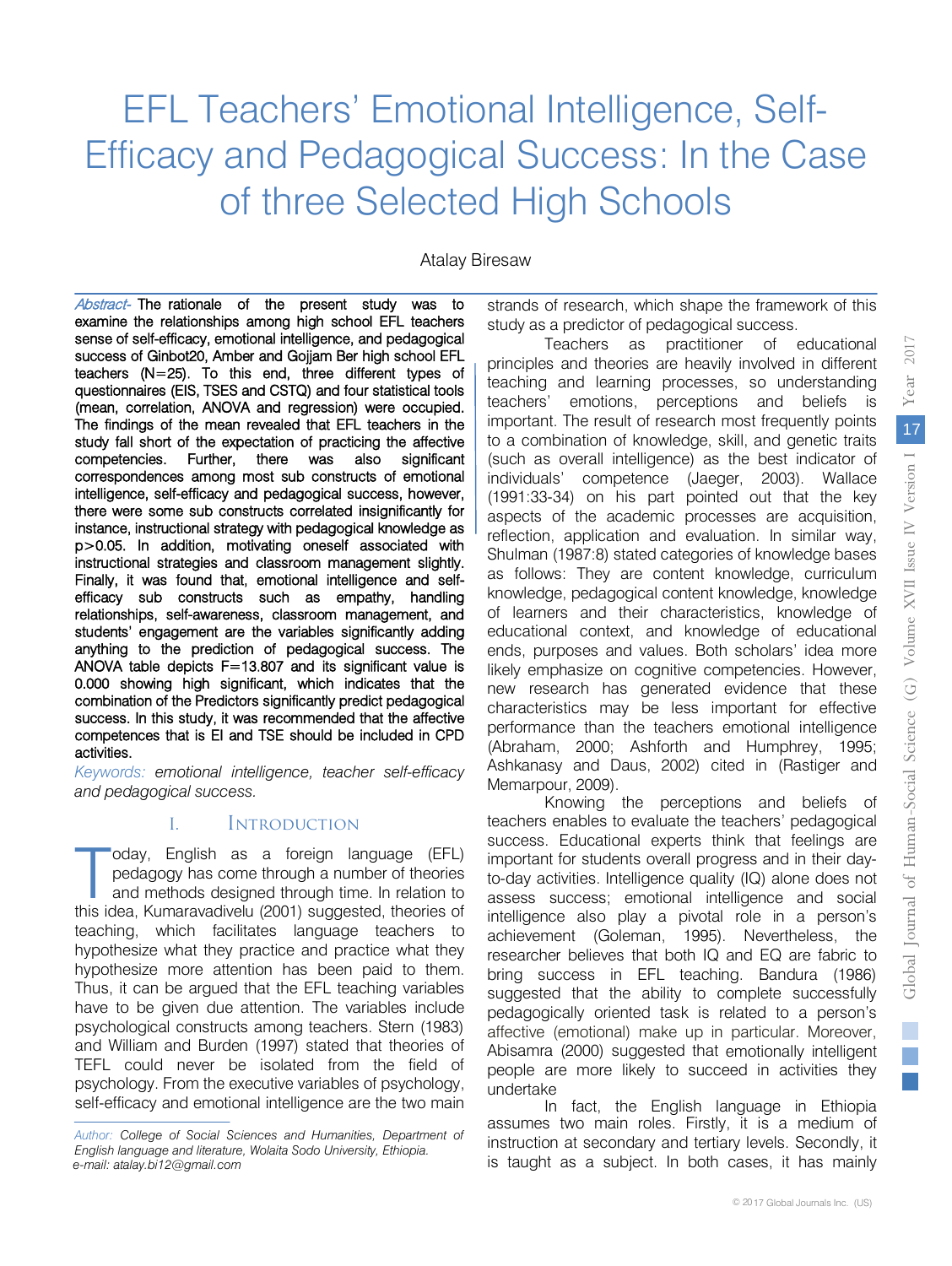instrumental goals. Therefore, teachers need to attain enough mastery of the language to enable them to achieve general pedagogic success. Hence, it is crucial to look for ways to help teachers and make them more successful in their pedagogy to teach English as a foreign language, especially; in our context, emotionally intelligent and self-efficous teachers will be more likely to bring conducive classroom environment and effective teaching.

Today is the time of communicative orthodoxy that the paradigm is shifted from teacher centered that considers teachers as an encyclopedic mind to student centered, which makes the students at the center of learning process. The paradigm shift has the objective to promote active learning. In order, to promote this active learning successfully teachers need to balance both the cognitive and affective competence. In order to bring affective competence into picture, teachers need to be self-efficous and emotionally intelligent. However, these qualities were not attempted to practice in Amber, Ginbot20 and Gojjam Ber high school EFL teachers that will make the teacher effective in the teaching methodology.

Even if emotional intelligence and self-efficacy have an important role on teachers' pedagogical success, there is little information about these variables in high school EFL teachers in our context. Local research by Dawit (2008) entitled "An Investigation of the Correlation among Efficacy Sources, Students' Self-Efficacy, and Performance in Reading and Writing Skills". The result was that students' self-efficacy has great contribution to reading and writing skills performance. Adding up, from the researcher's working experience, the researcher had observed and heard the following basic teaching learning problems as hampering the effectiveness of the process on the part of the teachers. Research participants are observed to focus on the cognitive competencies that is, simple recall of facts rather than change the students' behavior or out looks to be interested about EFL activities, get angry when students do not do home works and class works rather than trying to motivate them to do by telling the importance of doing, do not tend to solve problem like students truants during the EFL periods, low achievement etc.

Above and beyond, teachers fall short of the expectation to receive feedbacks from students, know their strengths and limitations, tolerate while the students misbehave, not to monitor students to do home works and classroom activities. The abovementioned problems and absence of adequate local studies in the area initiated the researcher to examine the relationships among emotional intelligence, selfefficacy and pedagogical success. Since the two factors are of current concern in all levels of education (Gilolarte et al., 2006) and they contribute to teaching effectiveness (Mortiboys, 2005; Pajares, 1992), it seems

- \* Assessing the link among teachers' sense of self-<br>efficacy, emotional intelligence and their emotional intelligence and their pedagogical success.
- \* Exploring such a prediction in various high school EFL teachers' pedagogical success in view of emotional intelligence and self-efficacy.

## II. Methodology of the Study

#### *a) Design of the Study*

This research project was aimed at investigating the relationships of self-efficacy, emotional intelligence and teachers' pedagogical success. A quantitative approach was employed because it was very important for the sake of representation. Besides, it allows the researcher numerically analyze the interaction among the dependent and independent variables in the study. Correlation design was employed for the variables to see each pairs of relationships

#### *b) Subjects and Sampling Technique*

In this study, 25 high school EFL teachers participated. The participants were from three high schools that is GojjamBer, Ginbot20 and Amber. The teachers teach at grade nine and ten. The schools were chosen using purposive sampling as the researcher believes they can represent the other high schools, in addition, the schools geographical proximity to the researcher. As the total number of teachers was 25, the number was manageable to use in the study; therefore, comprehensive sampling technique was used. All the participants show their consent to provide in formations on the questionnaires that was intended from them. After that, the researcher gave a concept clarification paper about self-efficacy and emotional intelligence in order to make them well informed about the contents of questionnaires.

The participants were from high school because the researcher teaches at this level and have better background information about the participants. It is also the fact that they are expected to boost self- efficacy and emotional intelligence for better pedagogical performance, as their students are on the way to take national exams and to make them better competent with Ethiopian students. In addition, it is the basic level to help students minimize their problems in order to be effective to their preparatory education for better competition to entrance exam.

Further, it helps teachers to be in advance to teach the next grade levels that is preparatory and higher education. Furthermore, since Amber secondary school does not have preparatory level, the researcher wanted to see the participants from the same grade level.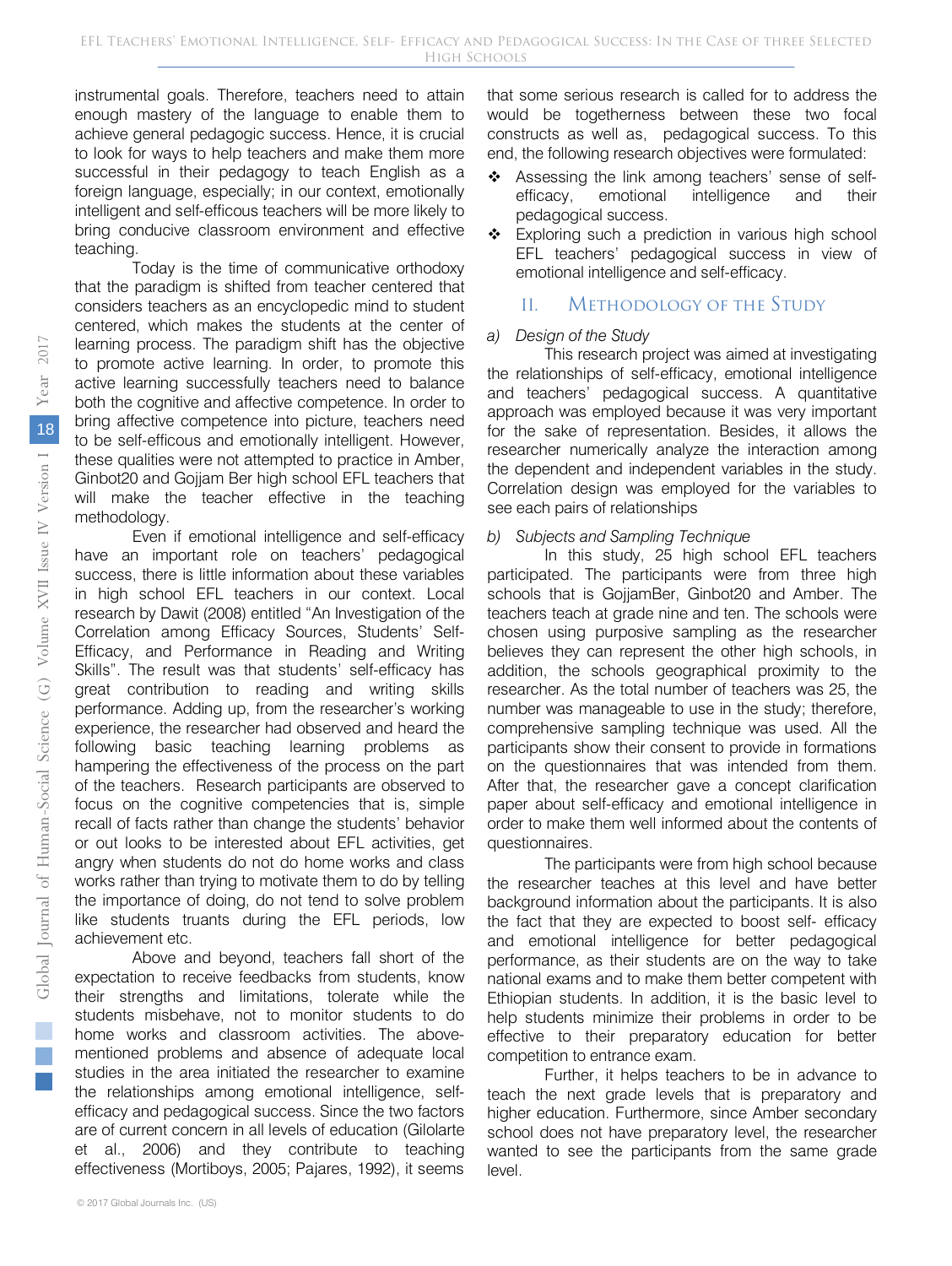#### *c) Data Gathering Instruments*

The data-gathering instruments used in this study were questionnaires such as Emotional intelligence scale (EIS), Teachers self-efficacy scale (TSES) and Characteristics of Successful EFL Teachers Questionnaire (CSTQ).A questionnaire enables a researcher to collect data from large groups of individuals within a short period; and it is also easy to administer to a number of subjects in one place at a time. Moreover, the questionnaire allowed the researcher to collect information on a variety of issues in a relatively short period, and it enabled comparison among respondents. Quantitative data presentation was employed for the analysis. The questionnaires were all close ended as this is very simple to assemble and administer on wide areas of contents. The instruments external validity can be checked by other researchers if there is the same finding.

#### *d) Specific methods of data analysis*

In analyzing the quantitative data, some statistical procedures were carried out. The statistical data analyses were conducted utilizing the statistical package for social science version 16 (SPSS-16). Descriptive statistics including Cronbach alpha and mean were computed to summarize the teachers' response for questionnaires of self-efficacy, emotional intelligence and pedagogical success. Pearson correlations were conducted to examine the relationships among self-efficacy, emotional intelligent and pedagogical success. In order to find out to what extent self-efficacy and emotional intelligence predict teachers' pedagogical success, regression analyses were run. The questionnaires were piloted on a representative of 10 teachers from Wejjel and Yesenbet high schools because the schools have similar context with the schools that the researcher were studying. As the numbers of teachers in those high schools were totally 10, comprehensive sampling techniques were used. It was conducted for checking the appropriateness and clarity, and for evaluating the proper ways of administering the instruments. Finally, data were analyzed to see the responses resemblance of the likert scales and decide which of the sub construct of each variable are now on application, and which is not applied. Besides, the correlations among the sub constructs of each variable were proved. Finally, whether the dependent variable could have been predicted from the independent variables were checked.

# III. Result and Discussion

#### *a) Descriptive statistics showing the results of the mean for the subscales of each variable*

| Table 3.1: Descriptive statistics showing the mean, maximum and minimum values |                        |  |
|--------------------------------------------------------------------------------|------------------------|--|
|                                                                                | Descriptive Statistics |  |

|                                          | N  | Minimum | Maximum | Mean |
|------------------------------------------|----|---------|---------|------|
| Self-awareness                           |    |         | 5       | 2.57 |
| Managing emotions                        |    |         | 5       | 2.66 |
| Motivating oneself                       |    |         | 5       | 2.78 |
|                                          |    |         |         |      |
| Empathy                                  |    |         | 5       | 2.59 |
| Handling relationships                   |    |         | 5       | 2.64 |
| Students engagement                      |    |         | 5       | 2.61 |
| Instructional strategies                 |    |         | 5       | 2.78 |
| Classroom management                     |    |         | 5       | 2.68 |
| Organization and communication<br>skills |    |         | 5       | 2.75 |
| Pedagogical knowledge                    |    |         | 5       | 2.66 |
| Social affective skills                  |    |         | 5       | 3.06 |
| Valid N (list wise)                      | 25 |         |         |      |

As the table designates, the total mean score of self- awareness was 2.57. This number represents that teachers fall short of the expected to be self-aware since this number approaches to three having the representation of disagree. Next to this is managing emotions, its total mean score of items was 2.66, which

almost approached to three. This also entails that the participants of this study were not live up to the expected results to manage their own emotions. Then motivating oneself was the other big issue raised in the descriptive statistics that has 2.78 grand mean. As the mean indicated, EFL teachers in the study were less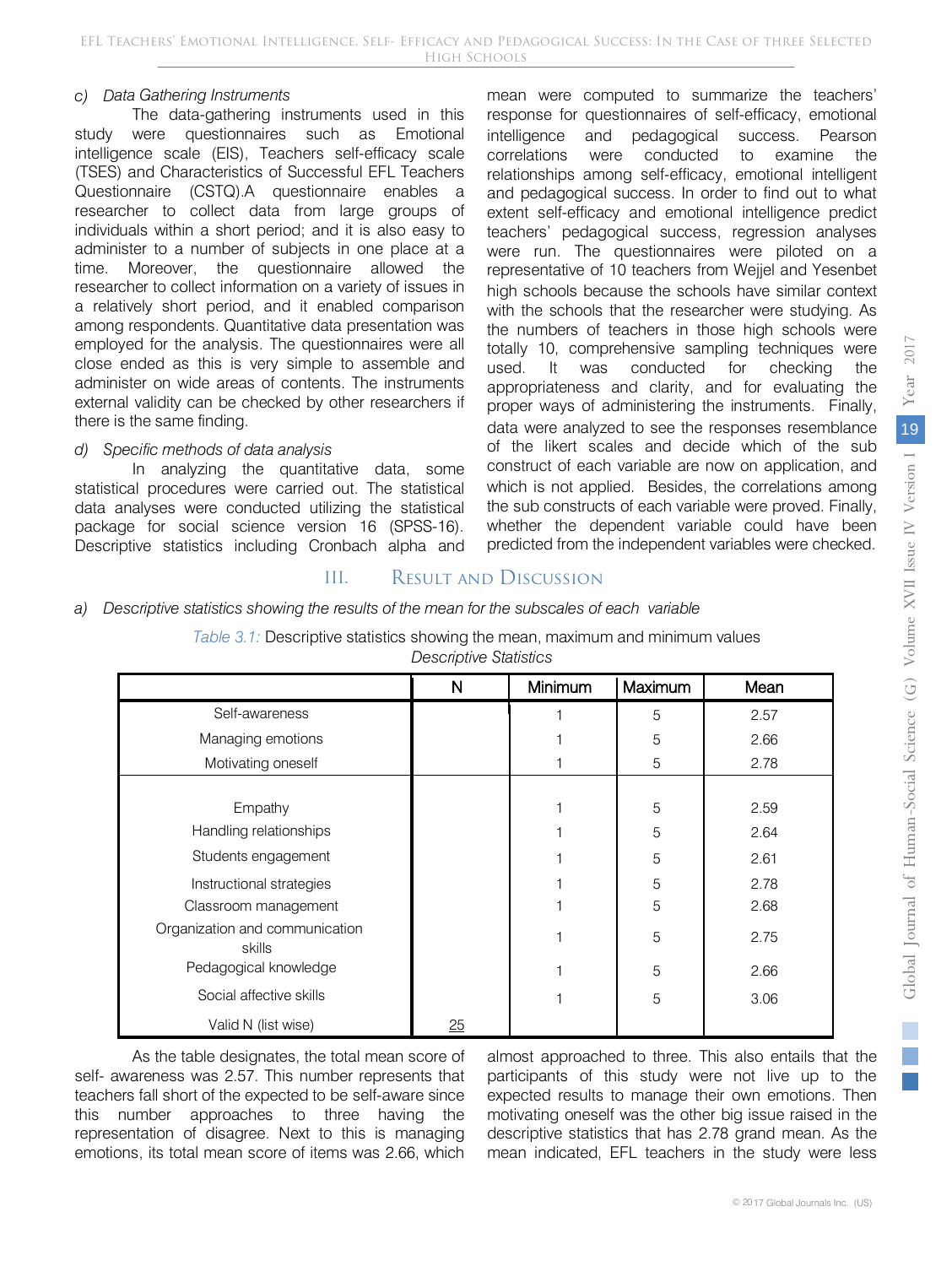likely to motivate themselves to teach English. The other two sub constructs of emotional intelligence are empathy and handling relationships its mean score were 2.59 and 2.64 respectively that had also the same implication with the previous one.

The sub constructs of self- efficacy are student engagement, instructional strategies and managing emotions, which has the mean score of 2.61, 2.78 and 2.68 respectively. This has the implication that participants in the study fall short of to influence motivating students engaged indifferent activities, use different instructional strategies, and manage the classroom in a well manner.

The last point is the sub constructs of characteristics of successful EFL teachers that has the mean score of 2.75, 2.66, and 3.06 for organization and communication skills, pedagogical knowledge and social affective skills respectively that involves teachers in this study were less likely to perform EFL activities.

#### *b) The relationship among emotional intelligence, selfefficacy and pedagogical success*

Correlation coefficient was computed to test whether there is a statistically significant relationship among teachers' emotional intelligence, teacher sense of self-efficacy and pedagogical success.

*Table 3.2:* Interrelationship among variables (emotional intelligence, self-efficacy and Pedagogical success)

|                         |                     | Correlations              |                            |                               |
|-------------------------|---------------------|---------------------------|----------------------------|-------------------------------|
|                         |                     | emotional<br>intelligence | teachers self-<br>efficacy | pedagogical<br><b>SUCCESS</b> |
| emotional intelligence  | Pearson Correlation |                           | .598**                     | $.748***$                     |
|                         | Sig. (2-tailed)     |                           | .002                       | .000                          |
|                         | N                   |                           | 25                         | 25                            |
| teachers self- efficacy | Pearson Correlation |                           |                            | $.403*$                       |
|                         | Sig. (2-tailed)     |                           |                            | .046                          |
|                         | N                   |                           |                            | 25                            |
| pedagogical success     | Pearson Correlation |                           |                            |                               |
|                         | Sig. (2-tailed)     |                           |                            |                               |
|                         |                     |                           |                            |                               |

*\*\*. Correlation is significant at the 0.01 level (2-tailed).*

As shown in Table 3.2, statistical strong relationships were observed among emotional intelligence, teachers' sense of self-efficacy, and pedagogical success. Emotional intelligence strongly correlated with teachers sense of self-efficacy

 $(r=.598**, p<0.05,$  two tailed). Teachers' sense of selfefficacy also strongly associated with pedagogical success (r=.403<sup>\*</sup>, p<0.05, two tailed). Besides, emotional intelligence very strongly related with pedagogical success (r=.748\*\*, p<0.001, two tailed).

*c) Inferential statistics that shows the predictability of high school EFL teachers' emotional intelligence and self efficacy to their pedagogical success*

| Table 3.3: Model Summary |  |
|--------------------------|--|
|--------------------------|--|

| Model |               | R Square | <b>Adjusted R</b><br>Square | <b>Std.</b> Error of the<br>Estimate |  |
|-------|---------------|----------|-----------------------------|--------------------------------------|--|
|       | $935^{\circ}$ | 873      | 81 N                        | 2 72096                              |  |

*a. Predictors: (Constant), classroom management, empathy, selfawareness, handling relationships, instructional strategies, students engagement, managing emotions, motivating oneself*

The table demonstrates the multiple correlation coefficient (R) using all the predictors simultaneously, is 0.935 ( $R^{2}$ = .873) and the adjusted  $R^2$  is .81 meaning 81% of the variance in pedagogical success can be predicted from classroom management, empathy, selfawareness, handling relationships, instructional strategies, students engagement, managing emotions, and motivating oneself.

i. p.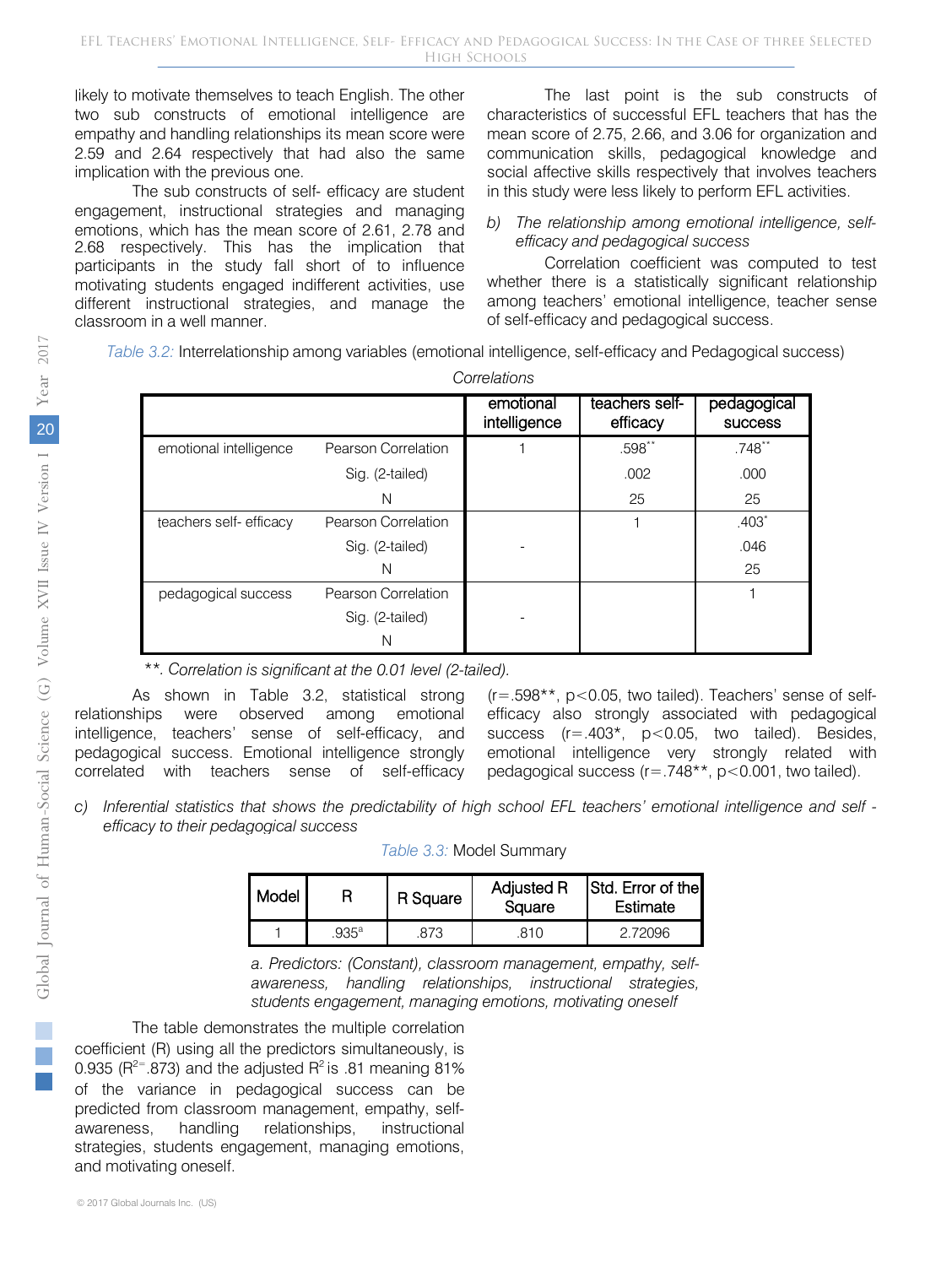| Model      | Sum of Squares | df | Mean<br>Square | F      | Sig.              |
|------------|----------------|----|----------------|--------|-------------------|
| Regression | 817.782        | 8  | 102.223        | 13.807 | .000 <sup>a</sup> |
| Residual   | 118,458        | 16 | 7.404          |        |                   |
| Total      | 936.240        | 24 |                |        |                   |

Table 3.4: ANOVA<sup>b</sup>

*a. Predictors: (Constant), classroom management, empathy, self awareness, handling relationships, instructional strategies, students engagement, managing emotions, motivating oneself*

*b. Dependent Variable: pedagogical success*

The ANOVA table represents F=13.807 and its level of significance is 0.000, which illustrates high

significance. This points out that the combinations of the Predictors significantly foretell pedagogical success.

| Model                    |           | Unstandardized<br>Coefficients | Standardized<br>Coefficients |          | Sig. |
|--------------------------|-----------|--------------------------------|------------------------------|----------|------|
|                          | в         | Std. Error                     | Beta                         |          |      |
| (Constant)               | $-15.355$ | 6.903                          |                              | $-2.224$ | .041 |
| Self-awareness           | .663      | .236                           | .288                         | 2.113    | .049 |
| Managing emotions        | .388      | .321                           | .173                         | 1.209    | .244 |
| Motivating oneself       | .877      | .937                           | .156                         | .936     | .363 |
| empathy                  | 1.115     | .200                           | .755                         | 5.567    | .000 |
| Handling relationships   | .808      | .334                           | .267                         | 2.418    | .028 |
| Students engagement      | .621      | .331                           | .242                         | 2.102    | .05  |
| Instructional strategies | .079      | .225                           | .043                         | .350     | .731 |
| Classroom management     | .702      | .225                           | .249                         | 2.228    | .041 |

#### Table 3.5: Coefficients<sup>a</sup>

a. *Dependent Variable: pedagogical success*

Empathy, handling relationships, classroom management, self-awareness and students' engagement with level of significance.000, .028, .041, .049 and .05 respectively are the variables significantly adding anything to the prophecy from the highest to the lowest when the other four variables are already considered. It is important to note that all the variables are being considered together when these values are computed.

#### *d) Descriptive statistics about high school EFL teachers trends of emotional intelligence, self-efficacy and pedagogical success*

As the table portrays, the grand mean score of teachers response in this study about self-awareness was 2.57. This number representation almost approaches to three, which means disagree. This implies that the participants in the study fall short of the expected outcome of being self-awareness. To be brief, they were not exposed to know about themselves like their strengths and weaknesses; they were not intended to receive feedbacks about the teaching learning process from their students; they were not more likely successful in teaching their students, etc. When we see the total mean score of managing emotions, it is possible to deduce that the teachers are less likely to manage their emotions as the score is 2.66 which is almost nearer to the response disagree or coded as three. Since the participants in this study were less likely emphasized to know how to teach their students; they were unlikely to use instructional materials; they were not proposed to use emotion laden instructional materials, etc., that made managing emotion did not live up to the expectation. The third variable is motivating one self. As the mean score is 2.78, it is possible to say that teachers in the study were less likely in motivating by their own because of the education system by itself isn't more likely to appreciate them. The same finding was also found for the limitation of teachers' facilitation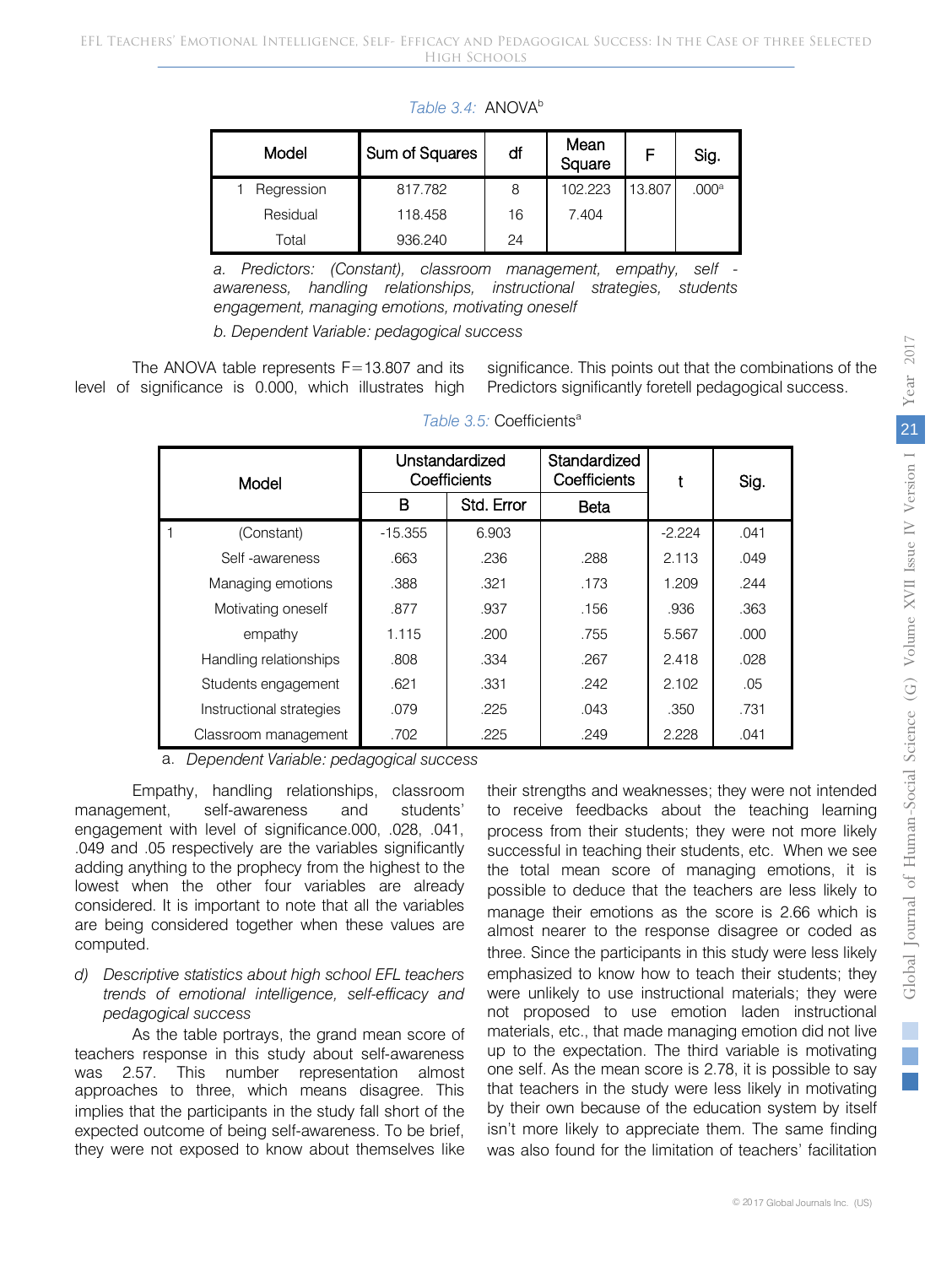for students' motivation. Empathy is the other important aspects of emotional intelligence. The total means score of this variable is also 2.59 that show fall short of the expected response. In this, also, teachers in the study were not guided to respect the students' opinion; to consider the students' opinion as valuable; etc. The last sub constructs of emotional intelligence is handling relationships its grand mean of items was 2.64. The number also more approaches to three that implies the participants did not live up to the expected result since they were less likely informed to interact socially with their students.

The mean score of the total item of efficacy in students' engagement was 2.615, which had the implication teachers were fall short of the expected involvement to the activities that were performed by the students. As the data revealed, teachers were less likely informed how to help students to think critically, how to control disruptive students, how students will be effective in EFL activities, etc., and these less awareness hinders teachers not to engage students in different EFL activities. Besides, the grand mean of efficacy in instructional strategies was 2.78. This number is almost closer to number three, which represents teachers did not live up to the standard to facilitate students to give values for EFL teaching and learning. Here teachers were not likely informed to enable students to value learning, to judge the students comprehension, to foster the students creativity; etc., which indicates the education system do not give equal emphasis to affective competencies with the cognitive one. The third sub constructs of self-efficacy is efficacy in classroom management. The total mean of the items to this variable was 2.68 that imply teachers in the study fall short of the standard in shaping the classroom to go on in a well manner. Teachers were less likely aided to use alternative strategies, to adjust the lessons to the individual level, to give appropriate challenging activities for gifted students; etc., all these were indicators of deficiency of information to teachers how to manage their classrooms.

The other variable is organization and communication skills which is the sub constructs of pedagogical success its grand mean score was 2.75. The mean score is closer to three which represents the activities were done less than the expected ratio. The finding shows teachers did not prepare the lesson carefully, did not vary the speed and tone of voice, etc., which was the indicator of lack of organization and communication skills. The other sub category is pedagogical knowledge of teachers its grand mean of the total number of items represented 2.66, which did not show sufficient involvement of teachers. Teachers were not more probably aware to teach the subject matter in a way that are accessible to all learners, promote students to communicate outside the classroom, provide constant feedback, etc., which put

the participants pedagogical knowledge under quotation. The last sub construct is social affective skill, which has 3.06 grand mean of the total score. As the grand mean implies teachers' social affective skill in the study was not live up to the standard. Teachers were less likely initiated to treat students fairly and equally, to be patient, to listen the students' point of view in EFL lessons, etc., which are indicators of the teachers' of social affective skills were less than the standard.

#### *e) The contribution of emotional intelligence and selfefficacy to pedagogical success*

As it was realized in the correlation analysis, both emotional intelligence and self-efficacy correlated with pedagogical success positively. Studies that support this idea is Zajacova,\* Lynch, \*\* and Espenshade (2005) the results suggest that academic self-efficacy is a more robust and consistent predictor academic success. In this regard, we are going to see the predictability of emotional intelligence and selfefficacy sub constructs with pedagogical success.

The fourth research question was intended to identify variables that contributed for pedagogical success of teachers. The findings of the questionnaire data analyses reveal that different variables contributed to predict pedagogical success. Most of the factors that contributed for the pedagogical success are selfefficacy and emotional intelligence sub constructs. In this part, the teachers' emotional intelligence and selfefficacy sub constructs that have greatest contribution to the teachers' pedagogical success were identified. In order to determine the factors that triggered teachers' pedagogical success, multiple regression analysis was employed. Table 3.3 above illustrates the contributions of the factors that mediated teachers' pedagogical success based on the sub constructs of emotional intelligence and self-efficacy.

As it was shown in the table, the multiple correlation coefficient (R) using all the predictors simultaneously, was 0.935 ( $R^{2}$ =.873) and the adjusted  $R^2$ was .81. It denotes 81% of the variance in pedagogical success can be envisaged from classroom management, empathy, self-awareness, handling relationships, instructional strategies, students' engagement, managing emotions, and motivating one self, which proves the highest predictability power of the independent variables. The ANOVA table depicts F=13.807 and is highly significant. This be a sign of that the combination of the Predictors significantly foresee pedagogical success. Empathy, which is the sub constructs of emotional intelligence, has the highest position to affect the dependent variable. Handling relationships has the second highest position of influencing the dependent variable. Classroom management also has the third uppermost rank to forecast the teachers' pedagogical success. The other variable that has greatest involvement to pedagogical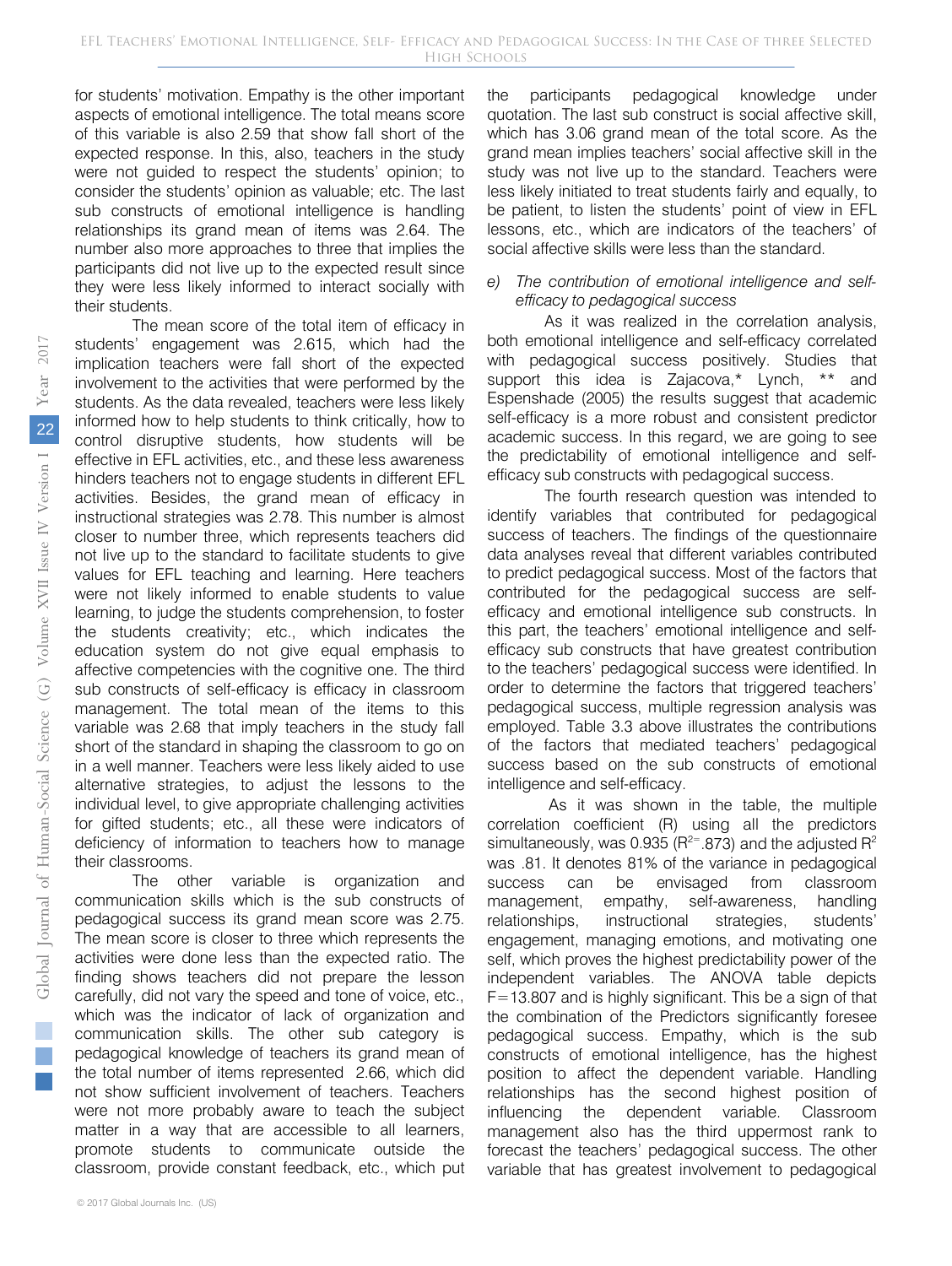success is self-awareness. Students' engagement has also significant input to pedagogical success. However, the other three variables are also considered to the prediction. It implies it is important to note that all the variables are being considered together when these values are computed. From the regression analysis, we can predict that the sub constructs of the emotional intelligence and self- efficacy has the greatest power to foresee pedagogical success as the value of the adjusted  $R^2$  is 81%. This involves that there are other predictors to influence teachers' pedagogical success although the highest prediction is covered by the given variables.

Researches that have related findings are having high teaching efficacy leads to an increase of implementation of new classroom practices, an increase of motivation to work with students and staff, and an increase desire to improve one's teaching techniques (Bandura, 1997).

Berenson (2008) found combination of EI and personality served as a stronger predictor of online student academic success. EI was directly associated with GPA among online students. Since pedagogical success is seen in students' academic change, this idea was one that can support this hypothesis. Maguire (2011) found that teacher efficacy significantly predicted student achievement, with the best combination of predictor variables being the subcategories of teacher efficacy in student engagement and teacher efficacy in classroom management. Thus, the finding of the study implies that sub categories of the independent variables of course, are taking the largest part of the effect in the success of pedagogy.

### IV. Conclusions and Recommendations

#### *a) Conclusions*

Based on the data gathered and analyzed, the following concluding remarks are forwarded:

- > Emotional intelligence, EFL teacher sense of selfefficacy, emotional intelligence and pedagogical success interrelated positively and significantly.
- Emotional intelligence and self-efficacy sub constructs are the variables that predict pedagogical success highly and appropriately.
- *b) Recommendations*

Based on the findings of the study, the following recommendations are forwarded in line with the potential problems that were discussed under the introduction as grounds of the study. The recommendations are bulleted next to the problems stated.

EFL teachers' emotional intelligence and self efficacy in the study did not live up to the expectation, which may hinder the effectiveness of the pedagogy and bring low achievement of the students.

The finding of the study revealed there was a positive and significant correlation with in SE, EI and PS.

EFL teachers in this study were less likely effective in teaching their students. As the finding implies teachers, pedagogical success is mainly relying on the teachers' sense of self-efficacy and emotional intelligence.

- Since self-efficacy and emotional intelligence of EFL teachers are integral part of the whole teachinglearning process, they should be embedded in teachers professional development (CPD) activities;
- $\triangleright$  EFL teachers should be sensitize on work shop complexion by educational experts;
- > Curriculum and syllabus designers should incorporate theories of emotional intelligence, especially in self-awareness, managing emotions, motivating one self, empathy and handling relationships and give for the terms equal weight with the cognitive competencies.

Thus, if the above points are given due emphasis by the teachers and educational experts, teachers will be more likely to be successful in their pedagogy.

 $\triangleright$  A study should be done to examine other factors contributing to the quality of effective teachers.

## V. Acknowledgement

The process of bringing this thesis to success rested upon the encouragement, support and effort of some people. First of all, I want to express my deepest gratitude to Simachew (PHD), Ato Dilnessa Debassu(BA), Ato Birhanu Chekol(MA), Ato BukayawWudie(BA) and MisMedhanit Adane (MA)for their constructive comments and , validating the questionnaires and analyzing the data. And I should cordially thank all EFL high school teachers of Ginbot20, Amber and GojjamBer for devoting their precious time in filling out the questionnaire items. Generally those colleagues and assistants participated in questionnaire distribution and collection serve a special note of thanks.

# References Références Referencias

- 1. Abisamra, S.N., (2000) .Emotional Intelligence and Academic Achievement.The Relationship between Emotional Intelligence and Academic Achievement in Eleventh Graders. Auburn University at Montgomery. Research in Education .FED 661.
- 2. Bandura, A. (1997).Self -efficacy: The exercise of control. New York: W. H. Freedman & Co.
- 3. Bandura, A., (1986). Social Foundations of Thought size and graduate study: do these variables impact teachers' beliefs regarding.